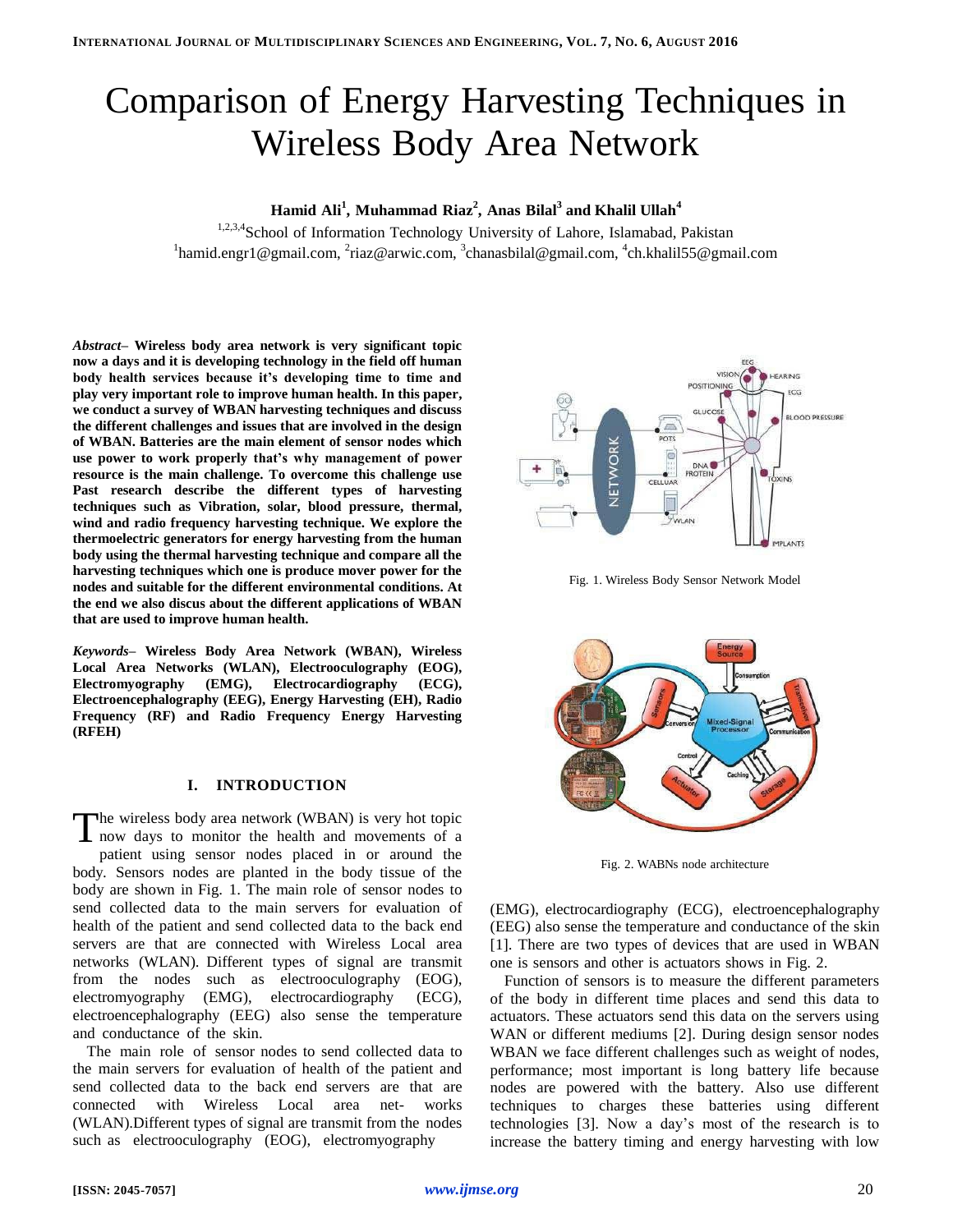power consumption. The entire component of the sensor node takes power to work perfectly such as transmitters, receivers, sensors, data controller and micro-controller [4]. The main focus is to reduce power consumption with the different methods commonly used method is to reduce power consumption is to adjust duty cycle of a censor node if sensors are adjust to operate on 1 percent of duty cycle alternately full cycle. Due to this adjustment power consumption reduce to 0.3 mA from 30 mA [5]. Furthermore, the main issue faced in WBANs to recharge or change the batteries regularly. To overcome these issues energy harvesting methods are used for long time battery power without recharge the batteries. These techniques use body heat, light and the movement of the body to enhance the battery time of the sensor nodes. Our main focus is to find the energy harvesting techniques that increase power of the sensor nodes from the human body movements and the circulation of blood.

In [6] authors explain the different techniques of the energy harvesting techniques. Authors proposed stationary and generalized models that extract the harvested-energy. In [7] and [8] are also present the energy harvesting techniques using the previously proposed models they combine these models for get better results in energy harvesting and data traffic. Power consumed by the sensor nodes is divided into different functions that can performed by the node. Many authors describe the architecture of the nodes time by time [9]. Elements of the sensor nodes with the energy harvesting technique are shown in Fig. 3 all the elements of the node are presented in the figure. Element of the nodes are not same for the entire sensor node. Elements of the sensor nodes take power with respect to their usage it's very difficult to find that which part of the node take more power. Specification of WBAN is given in the Table I.



Fig. 3. Block Diagram Sensor Network Node

#### Table I: Specification of WBAN

| Attribute            | Value                                |  |
|----------------------|--------------------------------------|--|
| <b>Distance</b>      | 2 meter stander 5 meter special case |  |
| Start up time        | $< 100$ ns                           |  |
| Network Setup time   | <1 sec / device                      |  |
| Power consumption    | $\sim$ 1mW/Mbps                      |  |
| Network density      | 2-4 Nets $/m2$                       |  |
| Latency (end to end) | $10$ ms                              |  |
| Network size         | Max 100 devices /Network             |  |

| Table II: Energy Harvesting Sources |  |
|-------------------------------------|--|
|-------------------------------------|--|

| <b>Energy Source</b> | <b>Conditions</b> | Performance                       |
|----------------------|-------------------|-----------------------------------|
| Solar                | <b>Outdoors</b>   | $7500 \,\mathrm{\upmu W/cm^2}$    |
| Solar                | <b>Indoors</b>    | $100 \mu W/cm^2$                  |
| Vibration            | $1 \text{ m/s}^2$ | $100 \mu W/cm^3$                  |
| RF                   | WiFi              | $0.001 \,\mathrm{\upmu W/\,cm^2}$ |
| RF                   | <b>GSM</b>        | $0.1 \mu$ W/ $cm2$                |
| Thermal              | $AT = 5^{\circ}C$ | $60 \mu W/cm^2$                   |

## **II. ENERGY HARVESTING TECHNIQUES FOR WBAN**

In wireless body area sensor networks we need to recharge sensor nodes to work perfectly with in the human body different types of energy harvesting techniques are used to recharge sensor nodes to work perfectly. There are different types of harvesting techniques that can charged the sensor nodes such as from sun light, thermal energy, radio frequency, blood pressure, body movement and vibration, also charged through body heat, etc. These harvesting techniques are used to recharge the sensor nodes; they reduce the need of battery in WBAN and devices that consume energy they can easily work on harvesting energy directly received from the ambient source. In this paper, we elaborate the different types of harvesting techniques and below in Table III, we describe the different EH techniques with respect to their energy sources.

Table III: EH Techniques with respect to their Harvesting Sources

| Energy source | Nature of source                    | Transducer                  |
|---------------|-------------------------------------|-----------------------------|
| Thermal       | Fully controllable                  | Thermoelectric<br>element   |
| Mechanical    | Uncontrollable and<br>unpredictable | Piezoelectric<br>transducer |
| Solar energy  | Uncontrolled but<br>predictable     | Photovoltaic cell           |
| RF energy     | Partially controllable              | Antenna                     |

## *A) Solar Energy Harvesting*

Sensor nodes have multiple elements such as energy harvesting unit, storage module such as super-capacitor, Sensing- element, micro-controller and a transmitter. All the elements are shown in Table II. Solar energy generates much power that is enough for the usage of sensor nodes. Solar energy is used as an energy harvesting for sensor nodes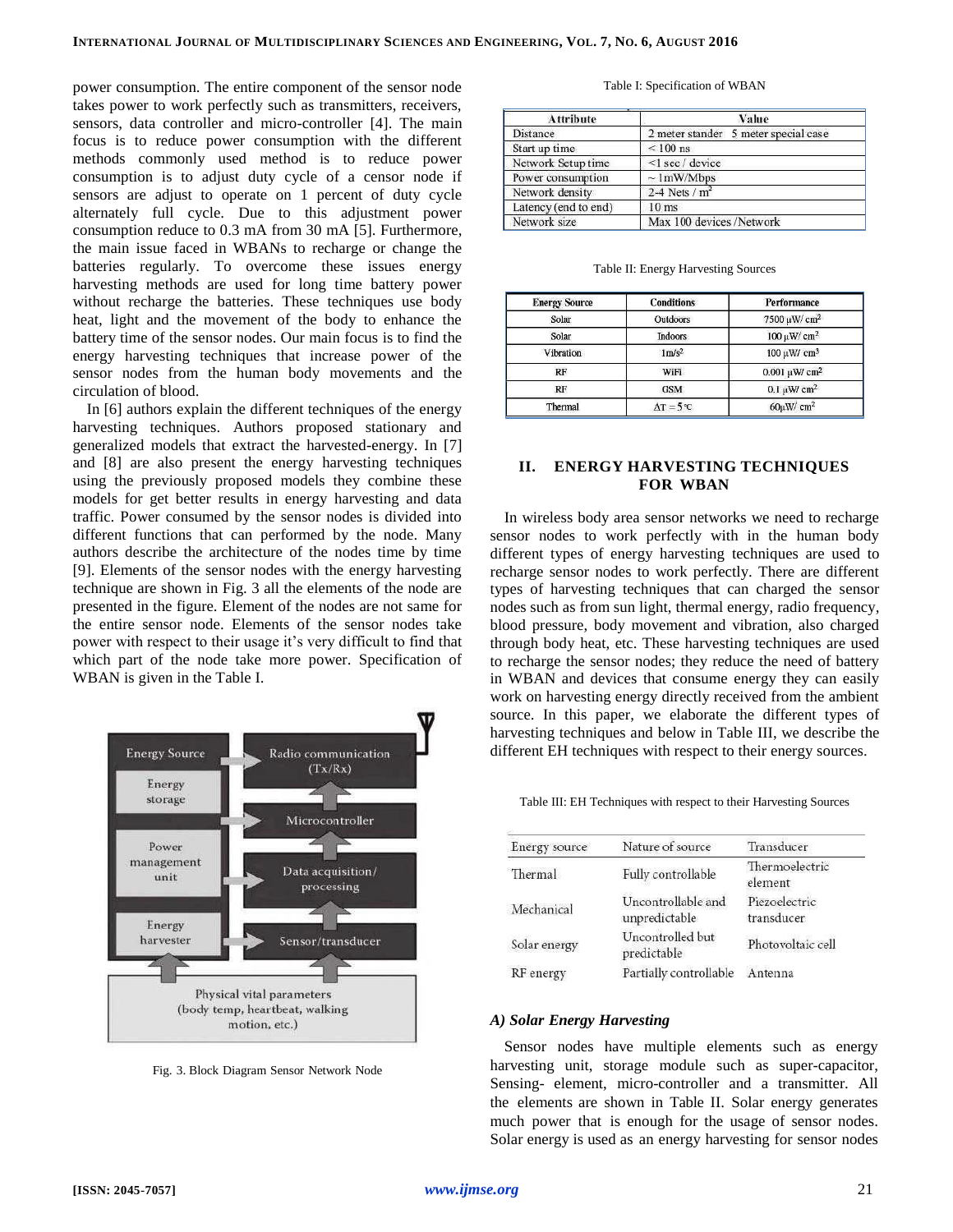and its directly provide dc current to the nodes to recharge. Solar panel harvested 100MW electrical energy and power drops indoor due to environmental changes. Different models for solar harvesting techniques are proposed by different authors, in which the energy devices precisely connected with the storage device. In solar harvesting its compulsory to use solar energy harvesting device t convert the light to electrical current point and control the maximum power-point. Lot of researchers working on solar energy harvesting technique to make the sensors more perfect to work perfectly. The disadvantage of this technique during the time when energy not harvested due to this issue face power drop rapidly [3].



Fig. 4. Wireless Body Sensor Node Elements

## *B) Vibration Energy Harvesting*

Mechanical vibration is an ideal way to get an energy source and its very easily available everywhere such as buildings, transportation, human actions, industrial activities, devices is used in military etc. In vibration energy harvesting technique vibrations are used to charge the sensor nodes and the power of energy that can be gain from the vibration is round about 300. There are three types off devices that can convert mechanical energy to electrical energy are electromagnetic converter, piezoelectric and electrostatic converter. This energy used to recharge the sensor nodes in WBAN .In previous researchers find that the human walking also a source of producing energy by putting a piezoelectric Powered system in shoes during walking. Its produce more than 10mW energy during the walking in normal conditions [10]. Later on more work done by researcher on VEH using the micro generators and its produce 4micro watt, during human body movement and increased up to round about 800 micro W, with the help of stimuli machine induced [11].

## *C) Thermal Energy Harvesting*

Thermal Energy is a way to produce thermal energy and after that converts it into electric current using the different techniques. Thermo electric generator (TEG) devices are the most popular example of TEH devices. The commercial example of TEG is thermic-watch that was introduces by Seiko and its working on heat that produced from human body. Architecture of TEG watch is shown in figure below. The maximum power that can generate by the TEG devices is 1-60 micro watt per cm square in the 5 K temperature [12]. At the other end researchers briefly describe that the TEH using

the thermo-electric conversion are very different in different environmental conditions such as air and ground. Later on TEH systems placed in the green-house using solar thermal energy harvesting system and use the TEG devices to recharge the battery. Its produced roundabout delta T of 25 K energy that can recharge 80 mAh battery in very short time [13]. The thermo generators that are communally available need 10-200 degree C to generate thermal energy ,due to different weather conditions its very to produce thermal energy in en-closed environments [14].

#### *D) Radio Frequency Energy Harvesting*

Radio Frequency EH systems are get power from the Base stations, Wireless Network, Television towers. RFEH systems received Direct current that is used to charge the sensor nodes circuits. This system received electromagnetic waves through the antennas and converts these waves into DC voltage. The RF energy harvesting is used to charge sensor nodes through wireless charring [15]. Architecture of RFEH system is shown in fig below its used transmitter to get energy from the radio waves, the advantage of this techniques that the amount of harvested energy is controlled to adjust the requirements of energy with respect to time intervals. In RFEH systems according to equation that is introduced by the Friis their power that is collected through the antenna is high in power then the energy is converted into the DC voltage [16].



Fig. 5. RF EH architecture

### *E) Blood Pressure Energy Harvesting*

Blood pressure of human body is also used for energy harvesting using certain fabric that is only use for the person who wears it to generate harness-energy. Heart beats of a normal person is 60 beats in one minute and the volume of a heart stroke is 70ml, a normal human can generate 0.93W using its heart beat [17]. When blood pressure measured through a piezoelectric generator then power generates in micro-watts and when the battery going to charges the power continuously changes to mill watts. Harvesting energy produce through blood pressure using the wearable micro sensors [18].

## **III. COMPARISON OF ENERGY HARVESTING TECHNIQUES**

In Table IV various type of energy harvesting techniques are listed with respect to their power density. Below Table IV shows the each EH technique with respect to their Power generation, with the help of these observations we observe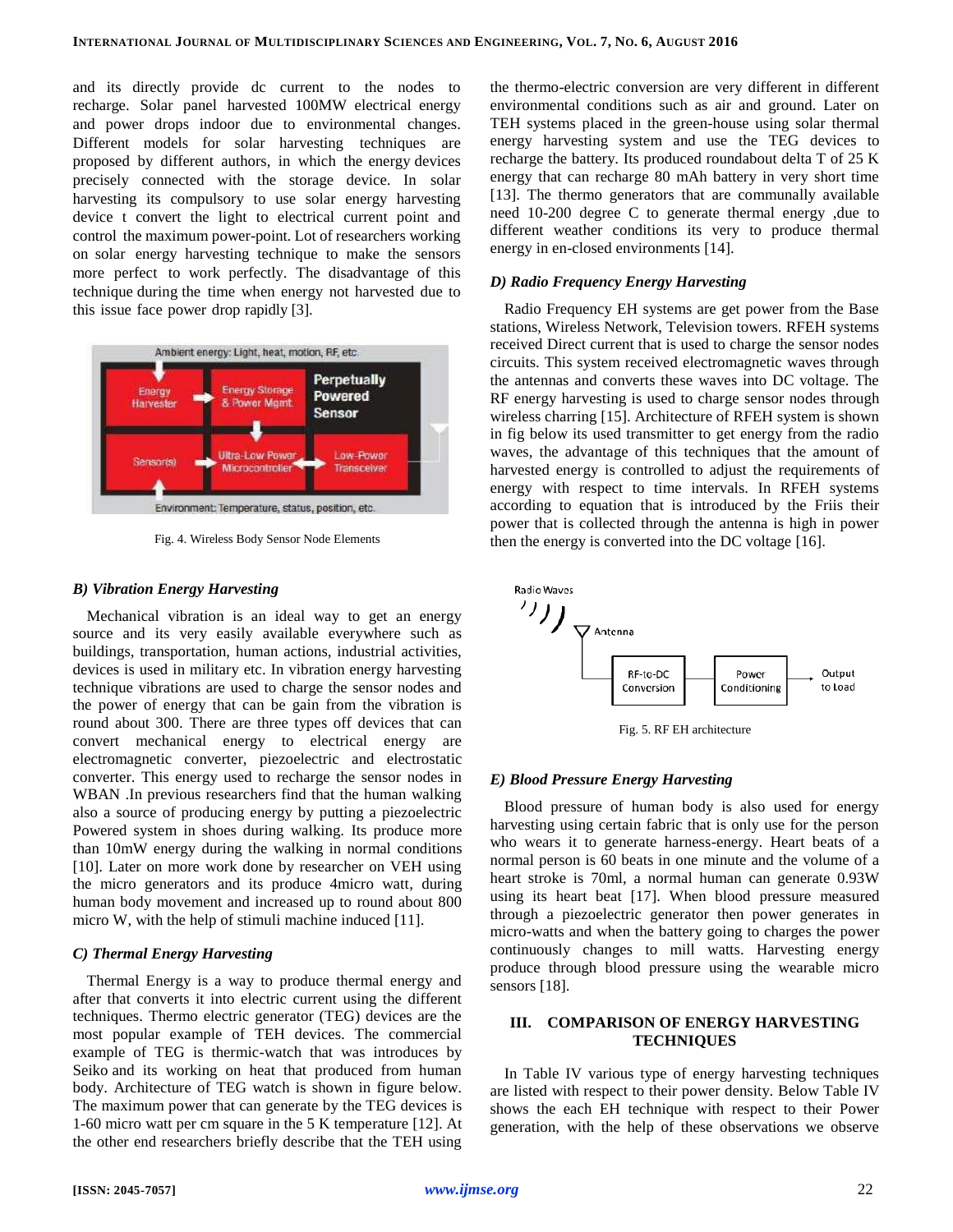that there is no rare solution for all of these techniques. In below listed techniques solar energy technique generate more power than the all techniques but it's not for the continuous time because indoor its decrease tremendously. Other sources are also provide high power but its depend on their specific area with respect to their applications such as in sunny day give huge amount of solar energy and a bridge structure give strong vibration during vehicle traveling etc.

|  | Table IV: Comparison of Energy Harvesting Techniques |  |  |  |
|--|------------------------------------------------------|--|--|--|
|--|------------------------------------------------------|--|--|--|

| <b>Energy Source</b>                                                                                | Performance                                                                                            | <b>Notes</b><br>Common polycrystalline solar cells are<br>16-17% efficient, while standard<br>monocrystalline cells approach 20%                                                                        |  |  |
|-----------------------------------------------------------------------------------------------------|--------------------------------------------------------------------------------------------------------|---------------------------------------------------------------------------------------------------------------------------------------------------------------------------------------------------------|--|--|
| Ambient light                                                                                       | $100$ mW/cm <sup>2</sup> (direct<br>sunlight)<br>$100 \,\mathrm{\upmu W/cm^2}$<br>(illuminated office) |                                                                                                                                                                                                         |  |  |
| Thermal<br>a) $60 \mu W/cm^2$ at $5 K$<br>gradient<br>b) $135 \mu W/cm^2$ at $10 K$<br>gradient     |                                                                                                        | Typical efficiency of thermoelectric<br>generators is $\leq 1\%$ for $\Delta T < 313$ K<br>a) Seiko Thermic wristwatch at 5 K<br>body heat<br>b) Quoted for a ThermoLife® generator                     |  |  |
| $0.93$ W at $100$ mmHg<br><b>Blood</b> pressure                                                     |                                                                                                        | When coupled with piezoelectric<br>generators, the power that can be<br>generated is on the order of<br>microwatts when loaded continuously<br>and milliwatts when loaded<br>intermittently             |  |  |
| Vibration<br>$4 \mu W/cm^3$ (human<br>motion-Hz)<br>$800 \,\mathrm{\upmu W/cm^3}$<br>(machines-kHz) |                                                                                                        | Predictions for 1 cm <sup>3</sup> generators.<br>Highly dependent on excitation<br>(power tends to be proportional to $\omega$ ,<br>the driving frequency, and $y_{\alpha}$ , the<br>input displacement |  |  |
| Ambient radio<br>frequency                                                                          | $<1 \mu W/cm^2$                                                                                        | Unless near a radio frequency<br>transmitter                                                                                                                                                            |  |  |

### **IV. APPLICATIONS OF WBAN**

WBAN is used for many treatments and diagnose the disease in the human body. Lot of researchers doing work on WBAN applications. Some diseases are discussed in Table V.

Table V: WBAN in Human Health Care

| Field of<br>application/Disease                                                                                                                                                                                            | Sensors,                                                                | <b>Role of WBAN</b>                                                                                                                                                                                                                                 |  |
|----------------------------------------------------------------------------------------------------------------------------------------------------------------------------------------------------------------------------|-------------------------------------------------------------------------|-----------------------------------------------------------------------------------------------------------------------------------------------------------------------------------------------------------------------------------------------------|--|
| <b>Cardiovascular Disease</b><br>(CVD)<br>30% of all global deaths<br>17.5 million Deaths per<br>year, 2015, expected 20<br>million patients. [19]                                                                         | Pulse oxi-meter<br>Heart rate sensor<br><b>ECG</b> sensor               | The corresponding medical staff<br>can do treatment preparation in<br>advance as they receive vital<br>information regarding heart rate<br>and irregularities of the heart<br>monitoring the<br>while<br>health<br>status of the patient. [20],[21] |  |
| Post operative monitoring                                                                                                                                                                                                  | Temperature sensor,<br>blood pressure sensor,<br>Heart rate sensor, ECG | the patient will no longer need to<br>stay in bed, but will be able to<br>move around freely                                                                                                                                                        |  |
| <b>High Blood pressure</b><br>Blood pressure sensor<br>Actuator with medicine<br>High blood pressure<br>contributes to more than<br>12.7 million strokes<br>worldwide. [22]<br>Actuator with pain killer<br>Pain treatment |                                                                         | If the sensor monitors a change<br>in blood pressure more then<br>threshold value, a signal can be<br>sent to the actuator in order to<br>start the injection medicine.<br>Consequently, there are lesser<br>chance of strokes                      |  |
|                                                                                                                                                                                                                            |                                                                         | Actuator is a spinal cord<br>Stimulator implanted in the body<br>for long-term pain relief.                                                                                                                                                         |  |

Lot of people from all over the world is died due to accidents due to human-errors. With the help of sensor it's very easy to maintain a record of person about their previously accidents, we can rectify the same accident

through sensors and reduce lot of accidents. Using the WBAN professional athletes are train them self-more efficiently to achieve their fitness level.

WBAN is used to identify the hospital before the heart attack using the sensor nodes that are used in the human body for sensing. WBAN also detect the insulin level of a patient who is suffering from the diabetic disorder .WBAN automatically inject a insulin through a pump when insulin level decreased.

WBAN is also used by armed forces to detect the toxic level in the air and warn the soldiers about the level of life threatening.

In Table V there are some applications of WBAN with respect to their technologies requirements.

|  |  | Table VI: WBAN Applications |
|--|--|-----------------------------|
|--|--|-----------------------------|

| Application        | Examples                                 | <b>QoS</b> Requirements |         |          | Technologies used |                |
|--------------------|------------------------------------------|-------------------------|---------|----------|-------------------|----------------|
|                    |                                          | Reliability             | Latency | Security | Power consumption |                |
| Telemedecine       | Remote Health monitoring                 |                         | $\ast$  |          |                   | Bluetooth      |
|                    | <b>Emergency rescue</b>                  |                         | $\ast$  |          |                   | IEEE 802.15.6  |
|                    | Chronic diseases monitoring              |                         | ×       | $\star$  |                   | <b>ZigBee</b>  |
|                    | Prevention and detection of diseases     |                         |         | ¥        |                   | WiFi           |
|                    | Daily-life activity monitoring           |                         |         | ×        |                   | RFID           |
|                    | Post-surgery in-home recovery monitoring | ŝ                       |         |          |                   | ANT            |
| Rehabilitation     | Daily life and rehabilitation            |                         | 8       |          |                   | ZigBee<br>WiFi |
| Assisted living    | Assisted living for elders               |                         | ż       | ż        |                   | IEEE 802.15.6  |
|                    | Treatments of peoples at home            | \$                      | *       | *        |                   | <b>ZigBee</b>  |
| <b>Biofeedback</b> | User biofeedback activity                | ś                       |         |          |                   | ANT            |
|                    |                                          |                         |         |          |                   | Bluetooth      |
|                    |                                          |                         |         |          |                   | <b>ZigBee</b>  |

## **V. OBJECTIONS AND ISSUES IN WBAN WBAN**

WBAN is very developing technology nowadays but there are many issue still persist in this technology that need more improvements .WBAN face technical and ethical both types of issues such that privacy is most critical ethical issue and some technical issues are shown in Table VII.

## **VI. CONCLUSIONS**

The goal of this paper was to describe the importance of WBAN in human life and how can it used to improve human health. In this paper, we describe the different approaches of energy harvesting and power management with the help of different ambient sources such as solar, wind, thermal, vibration, RF and blood pressure. Also compare the harvesting techniques with respect to power generations and explain these techniques with the help of TABLE IV. We also try to explain the application of WBAN that are used in our daily life such as Health care for athlete's training, remote health monitoring, emergency-rescue, used by armed forces etc. In future we will study the thermal energy harvesting techniques and find that how we use the thermal harvesting for the detection of axious gases in the operation that are done by the armed forces in a critical situation.